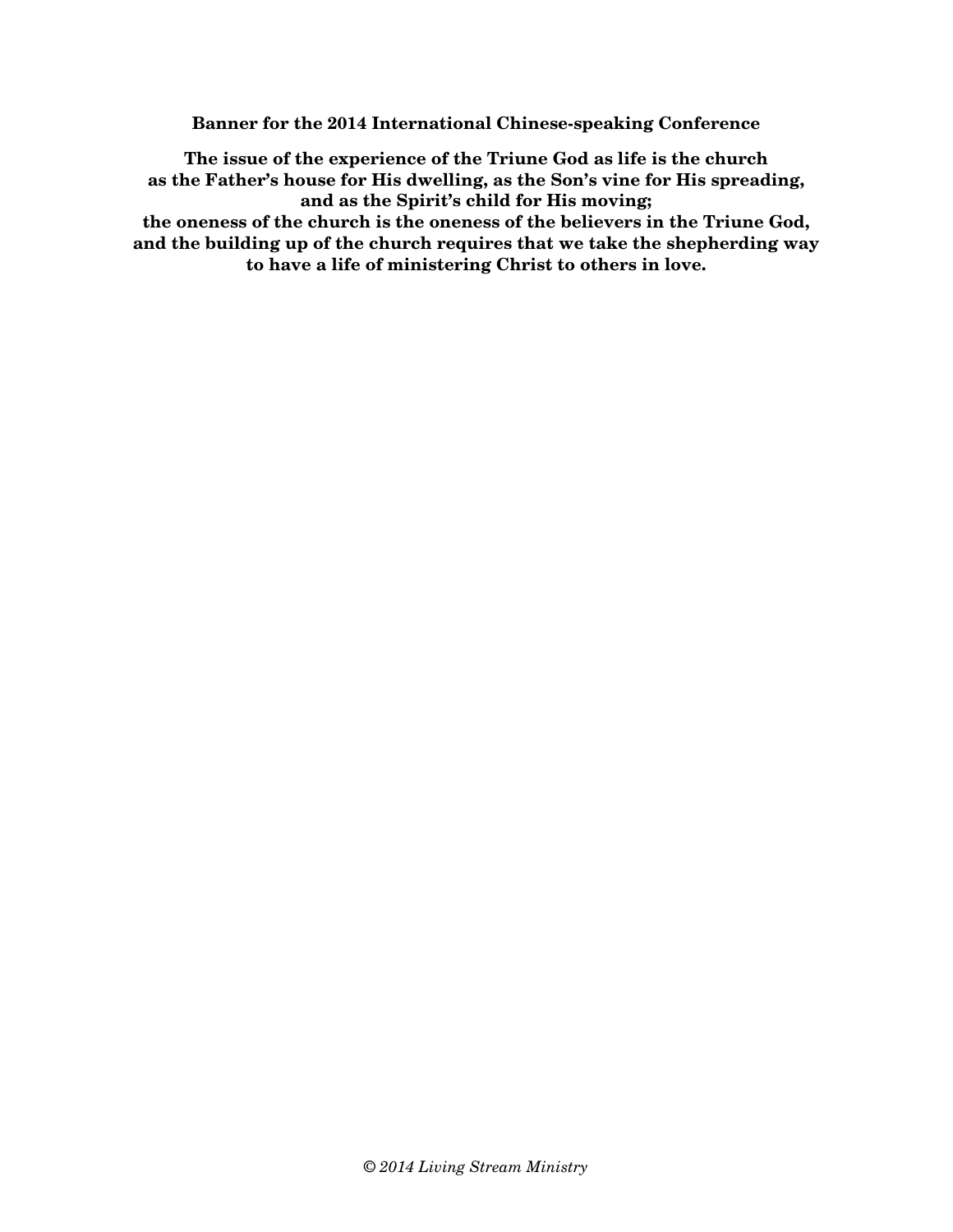## **Outline of the Messages for the International Chinese-speaking Conference February 14-16, 2014**

## **GENERAL SUBJECT: THE INTRINSIC SIGNIFICANCE OF THE CHURCH**

### Message One

#### **The Father's House**

Scripture Reading: John 14:1-3, 6, 10-11, 20, 23; 1:4, 14, 16; 11:25

- **I. According to the revelation in the Gospel of John, the issue, the divine result, of the experience of the Triune God as life is the church—10:10b; 11:25; 14:2-3; 15:1; 16:20-21.**
- **II. The central thought of John 14 is that we must believe into God and thereby enter into God—v. 1:** 
	- A. To believe in God is objective, but to believe into God is subjective; it is the subjective believing that brings us into God.
	- B. It is by believing into the Lord that we enter into Him to be one with Him, to partake of Him, and to participate in all that He has accomplished for us—3:15.
	- C. Through believing into Christ we have an organic union with Him, and our being is merged into His so that we two may be one organically—15:4-5.

# **III. The Father's house is a matter of the Triune God—through incarnation, crucifixion, and resurrection—working Himself into the believers in order to be fully mingled with them so that He may build them up as an organism for His dwelling and expression—14:2-3, 23:**

- A. In 2:16 "My Father's house" refers to the dwelling place of God on earth, the temple; the temple is a type, or figure, of the body of Jesus, which in resurrection has been enlarged to be the Body of Christ—vv. 19-22.
- B. "My Father's house" in 14:2 is the Body of Christ, the church as the house of God—Eph. 1:22-23; 1 Tim. 3:15; Eph. 2:21-22.
- C. The Father's house is a divine and human incorporation of the processed and consummated God constituted with His redeemed, regenerated, and transformed elect—John 14:20.
- D. In the Father's house are many abodes—v. 2:
	- 1. The many abodes are the many members of the Body of Christ, which is God's temple—Rom. 12:5; 1 Cor. 3:16-17.
	- 2. All the believers in Christ are the abodes in God's building, the Father's house; this building is the Body of Christ, and all the abodes are members of the Body of Christ—Eph. 1:22-23; 2:21-22; 5:30; 1 Cor. 12:27.
- E. "I go to prepare a place for you" means that the Lord would prepare a place, accomplish redemption, open up the way, and make a standing for us to enter into God—John 14:2-3, 6:
	- 1. By death and resurrection the Lord Jesus paved the way and prepared the place so that we might be brought into God—v. 20.